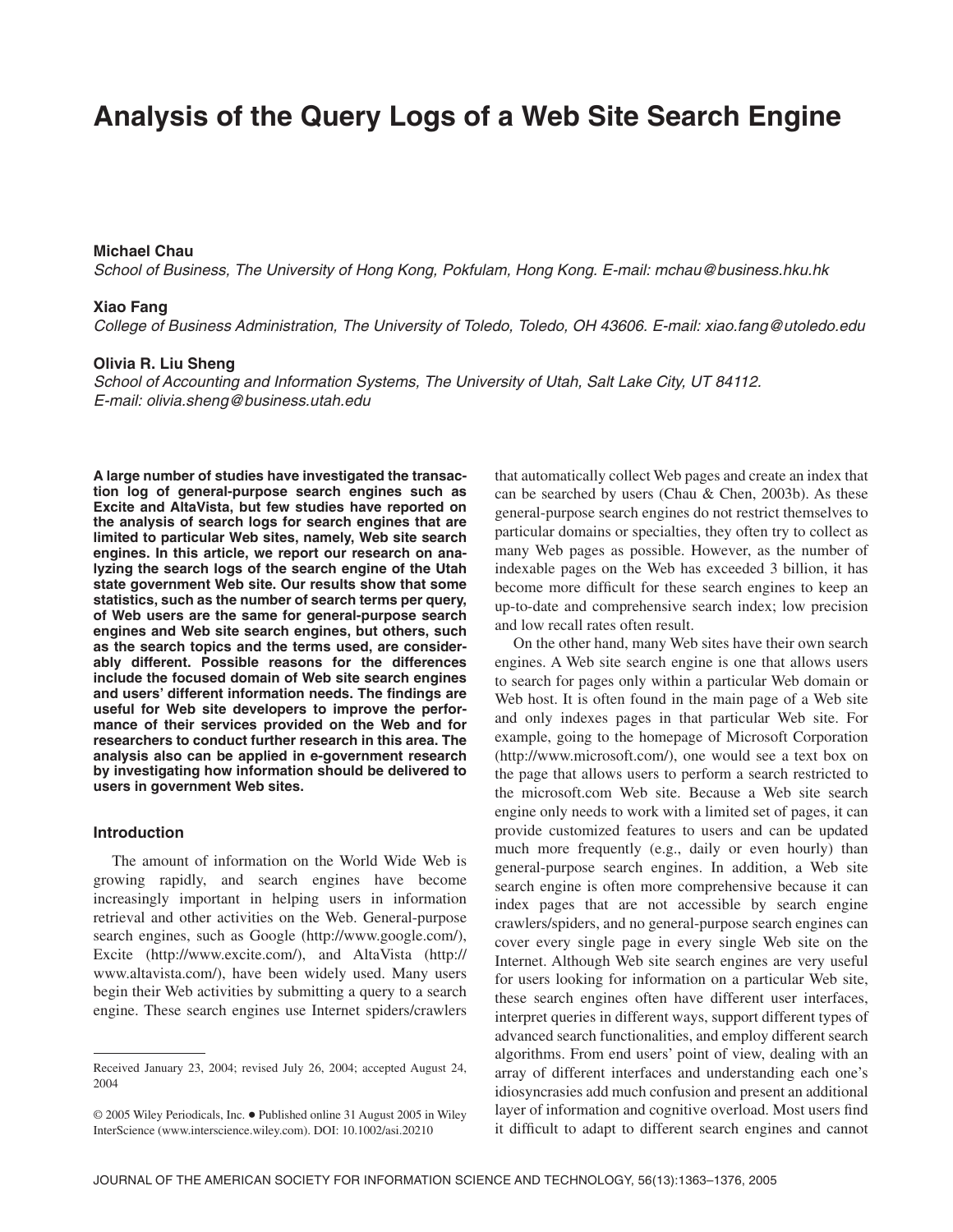fully utilize their capabilities. Therefore, it is very important to understand better the information needs and the search behavior of users in order to build better Web site search engines.

Ideally, we would sit behind the users' back, watch how they perform searches using these search engines, and record their actions and search results. Such observation is, however, not feasible for large-scale evaluation of Web site search engines because of the large number of users who are scattered around the world. Although it is possible to capture users' actions on their computers (e.g., their clicking on a mouse button or scrolling a window on the screen) by using client-side monitoring techniques, doing so often requires the installation of specific software or "plug-ins" on the users' computers (Montgomery & Faloutsos, 2001; Fenstermacher & Ginsburg, 2003). As these techniques require extra time and effort from the users and introduce privacy concerns, most users are not willing to install such software.

Alternatively, server-side search engine log data can provide much information about users' search behavior and information needs. Server-side data are easy to collect without any extra effort from the users, and they are much more comprehensive and scalable than client-side data as they can cover every single user who has visited the Web page or search engine of interest. Several commercial and research projects have reported on the analyses of such data for various Web applications. For example, studies on the Excite query logs have been widely published (Jansen, Spink, Bateman, & Saracevic, 1998; Jansen, Spink, & Saracevic, 2000; Ross & Wolfram, 2000; Spink, Jansen, Wolfram, & Saracevic, 2002; Spink, Wolfram, Jansen, & Saracevic, 2001). Analysis of the AltaVista query logs also has been reported (Silverstein, Henzinger, Marais, & Moricz, 1999). Such analyses can provide much information about the information needs and searching behavior of search engine users. There is, however, little research reported on the analysis of Web site search engine logs. It has been shown that the information needs of users of Web site search engines can be quite different from those of users of general-purpose search engines (Wang, Berry, & Yang, 2003). It would be interesting to compare the various metrics across different types of search engines.

In this article, we report our research on the analysis of the search query logs collected from a Web site search engine. We study the information needs and search behavior of the users for the search engine and compare them with those of general-purpose search engine users. The article is structured as follows: In the second section we review related research in Web mining and search engine log analysis. We pose our research questions in the third section. The fourth section discusses the data and the methods we used in this research. In the fifth section we present and discuss the findings of our analysis. We conclude the article in the sixth section with a summary of our study and some future directions.

# **Related Studies**

Analysis of Web log data or search engine log data can be categorized under the research area of Web mining. The term Web mining was first used by Etzioni (1996) to denote the use of data mining techniques to discover Web documents and services, extract information from Web resources, and uncover general patterns on the Web automatically. Over the years, Web mining research has been extended to cover the use of data mining as well as other similar techniques to discover resources, patterns, and knowledge from the Web and Web-related data (such as Web usage data or Web server logs). Web mining research can be classified into three categories: Web content mining, Web structure mining, and Web usage mining (Kosala & Blockeel, 2000; Chau, & Chen, 2003a). *Web content mining* is the discovery of useful information from Web contents, including text, images, audio, and video. Web content mining research includes resource discovery from the Web (e.g., Chakrabarti, Chau et al., 2003; van den Berg, & Dom, 1999; Chau & Chen, 2003a), document categorization and clustering (e.g., Chen, Fan, Chau, & Zeng, 2001; Kohonen et al., 2000; Zamir & Etzioni, 1999), and information extraction from Web pages (e.g., Hurst, 2001). *Web structure mining* studies the model underlying the link structures of the Web. It usually involves the analysis of in-links and out-links information of a Web page and has been used for search engine result ranking and other Web applications (Brin & Page, 1998; Kleinberg, 1998). *Web usage mining* focuses on using data mining techniques to analyze search logs or other activity logs to find interesting patterns. One application of Web usage mining is to learn user profiles (e.g., Armstrong, Freitag, Joachims, & Mitchell, 1995). Data such as Web traffic patterns or usage statistics also can be extracted from Web usage logs in order to improve the performance of a Web site (e.g., Cohen, Krishnamurthy, & Rexford, 1998; Fang & Sheng, 2004).

The mining of search engine logs, usually focused on the study of how users use the search engines on the Web to satisfy their information needs, belongs to the category of Web usage mining. On the other hand, it also is a strongly rooted in information retrieval research. Many studies have reported analysis of user information behavior, search queries, and search sessions with various information retrieval and digital libraries systems (e.g., Fenichel, 1981; Bates, Wilde, & Siegfried, 1993). Since the Internet evolution, we have seen many studies devoted to search engines and information systems on the Web. The first category of Web search engine log research focused on analyzing the search logs submitted to general-purpose search engines. In 1998, Jansen, Spink, and several others started a series of studies on the search logs that were made available by Excite. Their first study analyzed a set of 51,473 queries submitted to the Excite search engine in 1997 (Jansen et al., 1998; Jansen et al., 2000). Subsequently, they expanded their research and analyzed three sets of data collected in 1997, 1999, and 2001, each containing at least 1 million queries submitted to the Excite search engine (Spink et al.,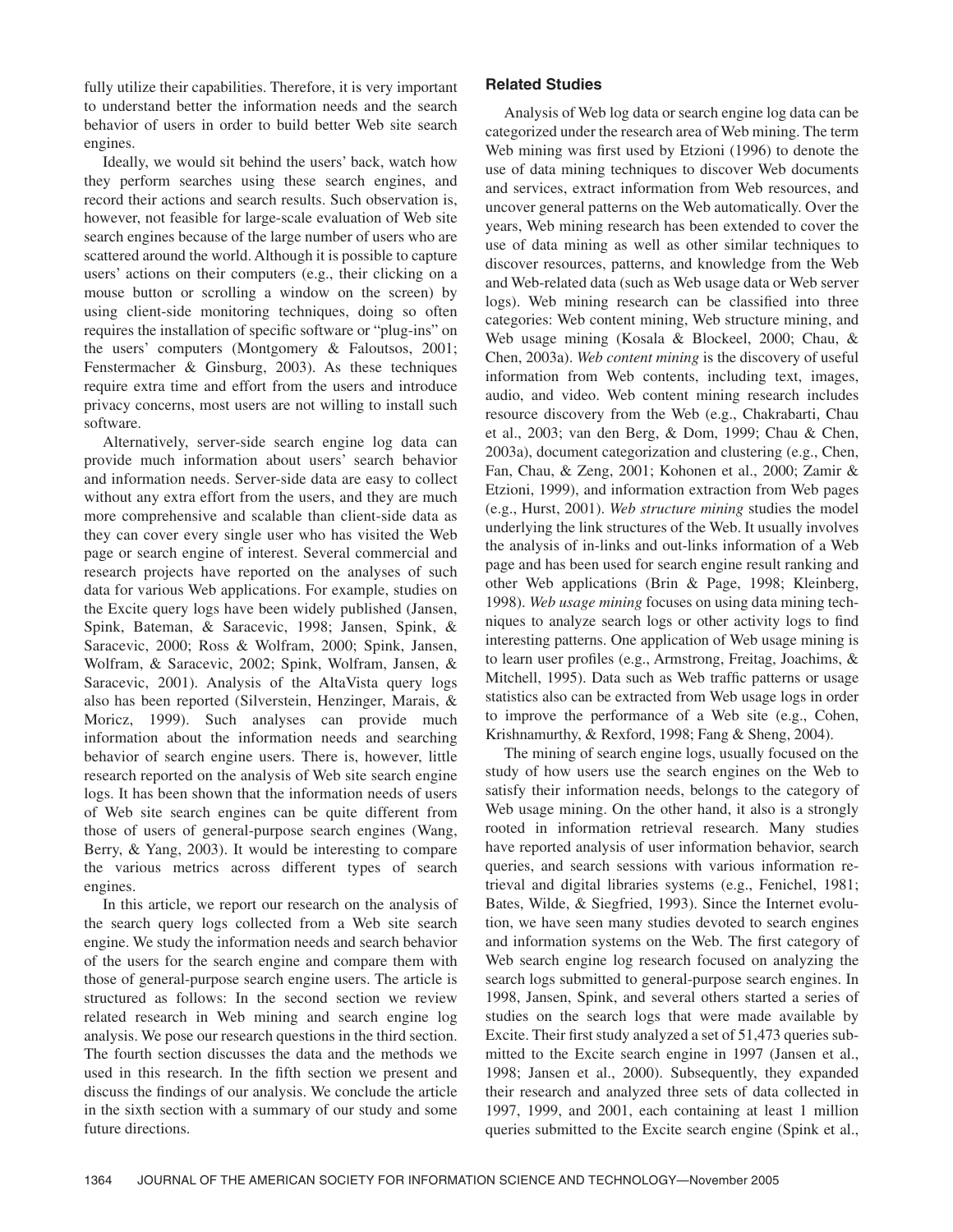2001, 2002; Wolfram, Spink, Jansen, & Saracevic, 2001). Researchers were also able to obtain interesting findings on the information needs and search behavior of users, such as the trends in Web searching (Spink et al., 2002), sexual information searching on the Web (Spink, Ozmutlu, & Lorence, 2004), and question format Web queries (Spink & Ozmultu, 2002). Another large-scale Web query analysis was performed by Silverstein and associates (1999) on a set of 993 million requests submitted to the AltaVista search engine over a period of 43 days in 1998. Most of these studies used a set of similar metrics or statistics in their studies, including number of sessions, number of queries, number of queries in a session, number of terms in a query, percentage of queries using Boolean queries, and number of result pages viewed by each user. These metrics allow researchers to compare their findings across different types of search engines at different times.

The second category of research focused on analyzing the search logs of a specific Web site or system. However, only a few studies have been reported in this category. One example is the study of Croft, Cook, and Wilder (1995), which investigated the search queries submitted to the THOMAS system, an online searchable database consisting of U.S. legislative information. They analyzed 94,911 queries recorded in their system and identified the top 25 queries. They also found that 88% of all queries contain three or fewer words, a number much lower than that of traditional information retrieval systems. Jones, Cunningham, and McNam (1998) analyzed the transaction logs of the New Zealand Digital Library that contained a collection of computer science technical reports. They obtained similar results regarding the number of words in queries: almost 82% of queries were composed of three or fewer words. Their study also found that most people use the default settings of search engines without any modifications. Wang, Berry, and Yang (2003) analyzed the search queries submitted to the search engine of the University of Tennessee, Knoxville, over a period of 4 years. They performed a longitudinal analysis on the search queries and found that seasonal patterns exist in Web site searching. They also identified some differences between the search queries submitted to a general-purpose search engine and a Web site search engine, in terms of search topics, search term distribution, and mean length of queries.

# **Research Questions**

Most previous studies focused on the users of generalpurpose Web search engines, and their findings may not be applicable to Web site search engines that have their own characteristics and groups of users. Consequently, a Web site search engine should be designed in a customized way according to its users' information needs, which we suggest can be identified from the search engine's query log data.

We address the following research questions in this study: (1) What are the characteristics of the search queries submitted to a Web site search engine? (2) How do these queries compare to those submitted to general-purpose search engines? (3) How can these results be used to improve the design of the Web site search engine?

# **Data and Methods**

In this study, we collected the search queries submitted to the Utah state government Web site in the United States (http://www.utah.gov/), captured over a period of 168 days from March 1, 2003, to August 15, 2003. The Utah state government Web site was one of the most advanced government Web sites and was named the best state government Web portal in the United States by the Center for Digital Government (Center for Digital Government, 2003). The Web site search engine is accessible from a text box with the text "Search Utah.gov" near the top of the main page of the Web site (see Figure 1). A user can enter a search query in the box and click on the Go button to submit the query to the Web site search engine and obtain the search results. Alternatively, the user can go to the Web page (http:// info.utah.gov/) to type in the search query and specify the search options (see Figure 2).

In total, there are 1,895,680 records in the Web transaction log. Each record in the log file represents a request sent from a user to the search engine. A request can be a search query (requesting either the first page of search results or subsequent pages beyond the top 25 results), a request for viewing the actual document in the search result, or a request for an image file for display. Each record contains 14 fields, including date, time, Internet Protocol (IP) address, type of request submitted, and the parameters of the request.An example of a record is given in Table 1. We are most interested in the fields Date, Time, Client IP Address, Request method, Uniform Resource Identifier (URI) stem, URI query, and User cookie. In the following we discuss the use of these fields.

The first field we used for our processing is the URI Stem, in which the value "/search.asp" specifies that the transaction is search-related. Other non-search-related transactions have the value of a file name in the URI Stem field, e.g., "/Images/RankLow.gif." Because the requests for such static documents or image files are not relevant to our study, these transactions were removed from our records. Some other irrelevant transactions were also removed from the logs. Thus, the remaining logs represent two major types of transactions: a user submitting search query or a user viewing an actual document on the Web site in the search result. The second type of query is especially interesting because most previous research on search engine log analysis (such as the studies on AltaVista and Excite) did not capture or study whether users click on any actual documents in the search result pages.

Among the search queries, 443,342 queries were generated by Web spiders—programs that automatically collect pages from the Web. These spiders sent queries to the search engine to generate search results for search engine indexing (Chau & Chen, 2003b). The queries generated by search spiders can be identified by the User-Agent field in the transaction log. For example, the queries submitted by the search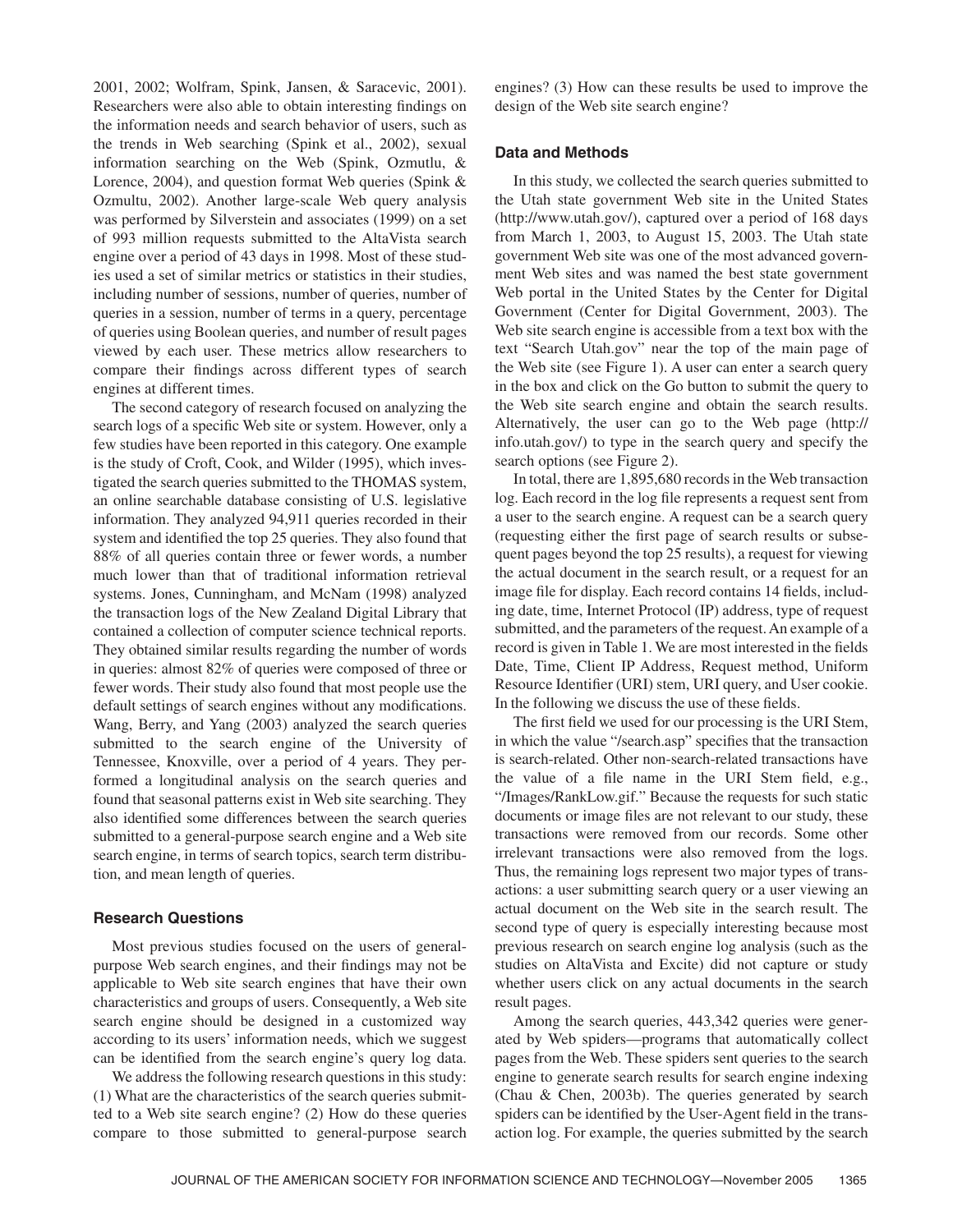

FIG. 1. The main page of the Utah state government Web site with access to the search engine.

spiders from FirstGov.gov, a search engine for U.S. government information, have the value "FirstGov.gov+Search+-POC:firstgov.webmasters@gsa.gov" in the User-Agent field in the log, but the same field for a transaction submitted by a real user would have the name and features of the Web browser used by the user, such as "Mozilla/4.0 + (compatible;  $+MSIE + 6.0$ ;  $+ Windows + NT + 5.0$ )." Because the queries generated by the search spiders do not represent the real information needs of real users, we also removed these transactions from the logs. One should note that there may still be some automatically generated queries in the log data after the filtering because search engine spiders can "fake" themselves as real users when submitting their queries to the Utah search engine. However, the number of such queries should be relatively small and hence negligible.

The data were then loaded into a relational database for further processing and analysis. The next step was to identify the different sessions in the search query data. A session is a series of queries submitted by a single user within a small range of time (Silverstein et al., 1999). A session represents a set of queries relevant to a user's single information need. To

identify session information, we first had to identify the unique usersinthetransactionlogs.Wedidsoonthebasisofthecookie information and the IP address of each user. As each browser was assigned a unique cookie by a Web site, we could identify each unique browser used by the users.Although it is possible that users may share the same computer (e.g., in a public library), the possibility did not affect our identification of sessions very much. The IP address is less reliable in identifying unique users from a Web transaction log because the same user may be assigned two different IP addresses in different sessions, and two different users may share the same IP address. The intermediate proxy servers may even assign the same IP to all users, a problem known as the *AOL effect* (Pierrakos, Paliouras, Papatheodorou, & Spyropoulos, 2003). Because the use of cookies is more reliable, it was chosen as the first metric in our processing. In cases in which the cookie information was not available (e.g., disabled by the user), the IP address was used. Each user identified was assigned a unique identification (ID) in our database.

We then ordered the search queries for each user according to the timestamp in the transaction logs. Following previous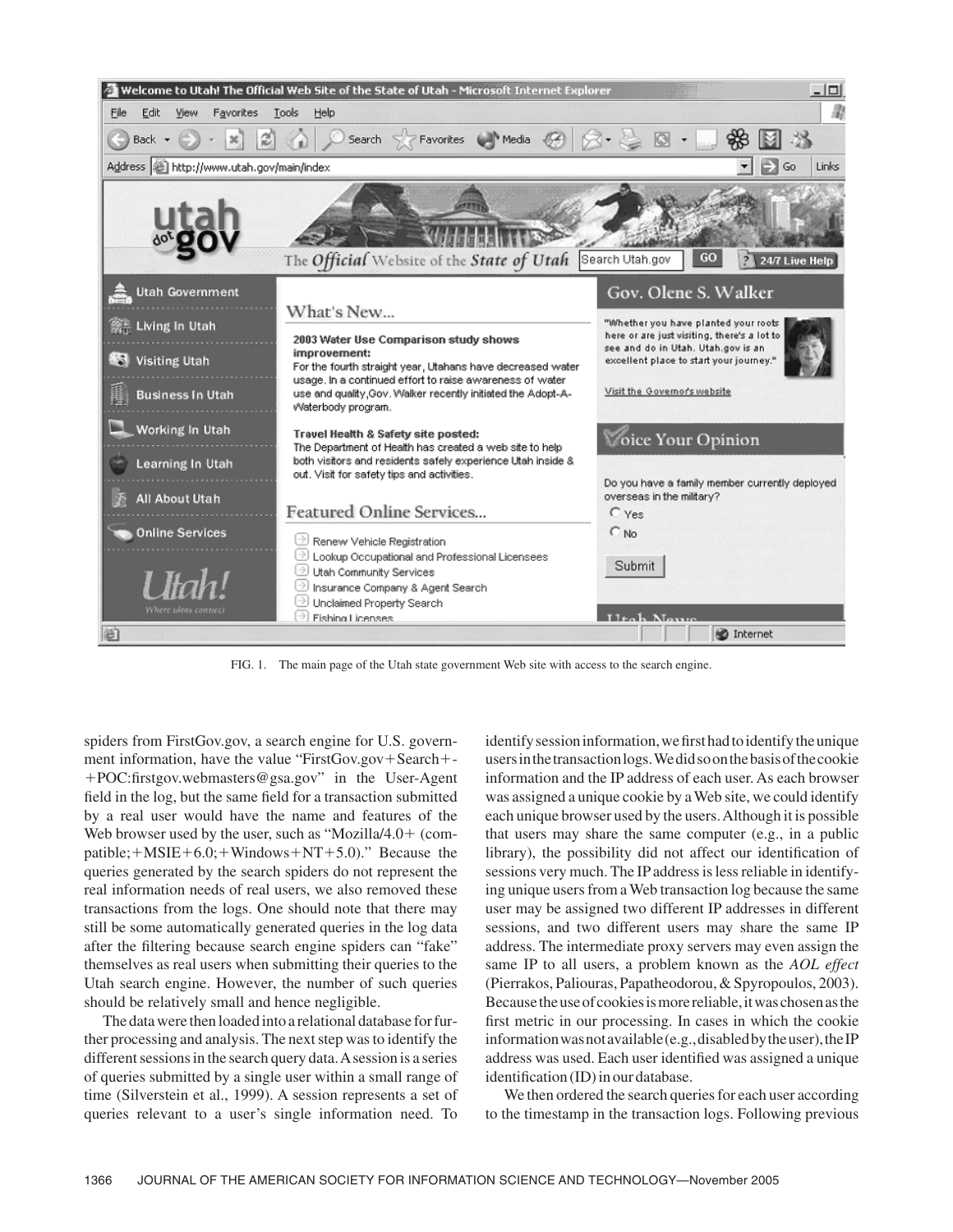| utahGov Search - Search Engine for Finding Utah Government Information - Microsoft Internet Explorer<br>File<br>Edit<br>Favorites<br>Tools<br>View<br>Help |                             |                                                                                                                                                          |                             |
|------------------------------------------------------------------------------------------------------------------------------------------------------------|-----------------------------|----------------------------------------------------------------------------------------------------------------------------------------------------------|-----------------------------|
| $ \widehat{x} $<br>36<br>Back -                                                                                                                            |                             | Search Severites & Media (2)                                                                                                                             | ₩<br>凿                      |
| Address in http://info.utah.gov/                                                                                                                           |                             |                                                                                                                                                          | E<br>$\mathbf{r}$<br>Go     |
|                                                                                                                                                            |                             |                                                                                                                                                          |                             |
| utab<br><b>State Online Services</b>                                                                                                                       |                             | Business.utah.gov<br><b>Agency List</b>                                                                                                                  | Search Utah.gov             |
| earch                                                                                                                                                      | <b>About utahGov Search</b> | Live Help                                                                                                                                                | Feedback<br>R               |
| Return<br>PIONEER<br>to                                                                                                                                    |                             | The easiest and most powerful way to find Utah government information                                                                                    | U                           |
| Search Without Topics                                                                                                                                      |                             |                                                                                                                                                          |                             |
|                                                                                                                                                            |                             |                                                                                                                                                          |                             |
| <b>Search All Topics for:</b>                                                                                                                              |                             |                                                                                                                                                          |                             |
|                                                                                                                                                            |                             | (GO                                                                                                                                                      |                             |
| Exact phrase                                                                                                                                               |                             |                                                                                                                                                          | Search Tips Advanced Search |
|                                                                                                                                                            |                             |                                                                                                                                                          |                             |
|                                                                                                                                                            |                             |                                                                                                                                                          |                             |
| Sefect "All Topics" to Begin a New Search:<br>Current Topic: All Topics                                                                                    |                             |                                                                                                                                                          |                             |
| Subtopics:                                                                                                                                                 |                             |                                                                                                                                                          |                             |
| Cities and Towns                                                                                                                                           |                             | Contact Your Government                                                                                                                                  | Counties                    |
| en Español                                                                                                                                                 |                             | Government Publications                                                                                                                                  | <b>Hot Topics</b>           |
| Laws and Regulations                                                                                                                                       | <b>State Agencies</b>       |                                                                                                                                                          | Utah.gov                    |
|                                                                                                                                                            |                             |                                                                                                                                                          |                             |
|                                                                                                                                                            |                             | Utah.gov Home   Utah.gov Terms of Use   Utah.gov Privacy Policy   Utah.gov Accessibility Policy<br>Copyright @ 2003 State of Utah - All rights reserved. |                             |
|                                                                                                                                                            |                             |                                                                                                                                                          |                             |
|                                                                                                                                                            |                             |                                                                                                                                                          |                             |
| $\blacktriangleleft$                                                                                                                                       |                             |                                                                                                                                                          |                             |
| http://www.utah.gov/services/index.html                                                                                                                    |                             |                                                                                                                                                          | <b>D</b> Internet           |

FIG. 2. The search engine of the Utah state government Web site.

TABLE 1. Example of a record in the search log data.

| Field                     | Value                                                                           |
|---------------------------|---------------------------------------------------------------------------------|
| Date                      | 2003-03-01                                                                      |
| Time                      | 00:02:40                                                                        |
| Client IP address         | 66.119.xxx.xxx (hidden for privacy<br>reasons)                                  |
| Client-to-server username |                                                                                 |
| Server IP address         | 198.239.xxx.xxx (hidden for security<br>reasons)                                |
| Server port               | 80                                                                              |
| Request method            | GET                                                                             |
| <b>URI</b> stem           | /search.asp                                                                     |
| URI query                 | $postFlag = 1\&opt1 = 1\&val1 = dmv\&MSS.$<br>request.Search%20Catalog          |
| Server-to-client status   | 200                                                                             |
| Server-to-client bytes    | $\Omega$                                                                        |
| User agent (browser)      | $Mozilla/4.0 + (compatible; +MSIE + 5.5; +$<br>$Windows + NT + 5.0; + T312461)$ |
| User cookie               |                                                                                 |
| Referrer URL              | http://utah.gov/government/judicial.html                                        |

*Note.* IP, Internet Protocol; URI, Uniform Resource Identifier; URL, Universal Resource Locator.

research that suggested that queries for a single information need should be close together in terms of time (Silverstein et al., 1999), we used a cutoff of 30 minutes to identify sessions. If a user submitted a query within 30 minutes of the previous transaction, these transactions were included in the same session. On the other hand, if a user did not submit any requests to the Web server for 30 minutes, anything submitted afterward would be included in a new session. Each session was assigned a unique session ID in our database.

Because the Utah state government Web site search engine employs the Active Server Pages (ASP) method in their Web transactions, each query had to be parsed from a set of parameters from the URIQuery field in the transaction log before it could be further processed.Asimple program was written in Java to perform this task.All queries were stored in lowercase letters. The terms, Boolean operators, and other search features in the query were also identified for each query and stored in the database. The data consist of 1,115,388 transactions in total, in which 792,103 transactions are search queries and 323,285 are requests for actual documents in the search result. An overview of our data is presented in Table 2.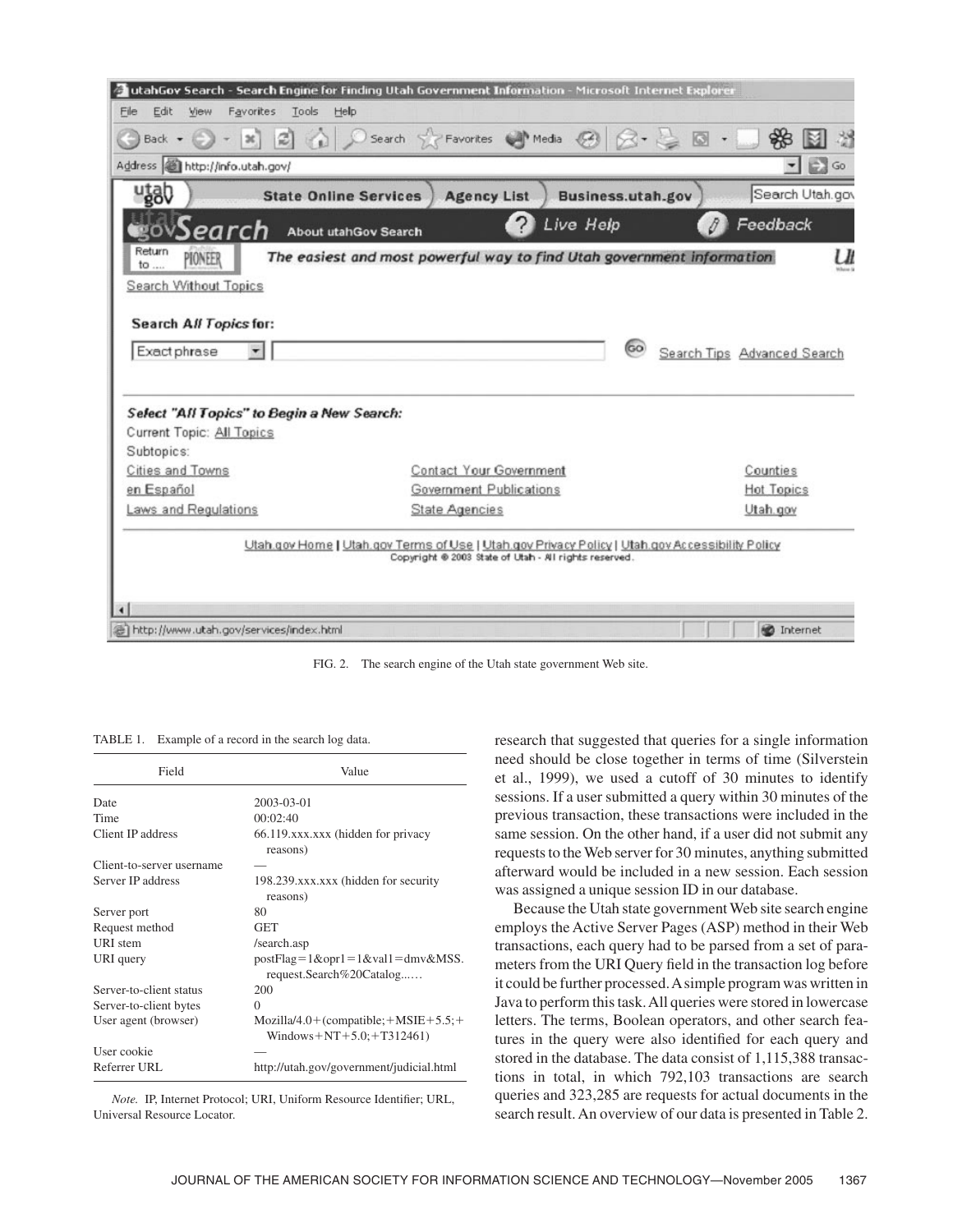| TABLE 2.<br>Overview of the search log data. |  |  |  |  |
|----------------------------------------------|--|--|--|--|
|----------------------------------------------|--|--|--|--|

| Total number of search queries      | 792,103 |
|-------------------------------------|---------|
| Total number of requests for actual |         |
| documents in the search result      | 323,285 |
| Total number of unique users        | 161,042 |
| Total number of sessions            | 458,962 |

# **Analysis Results**

In this section we present the characteristics of our query data logs and the results of our analysis. We first generate descriptive statistics about the queries and search sessions of users and then compare them with the results from other studies. We also analyze how users utilize the advanced search features provided by the Web site search engine. Finally, we perform text analysis on the queries submitted by the users to identify the most common query words used and the associations between search terms.

### *Sessions, Queries, and Topics*

*Sessions and queries.* As discussed earlier, there are 792,103 queries in total, submitted by a total of 161,042 unique users in 458,962 sessions. We classified the 792,103 queries into three groups, namely, unique queries, repeat queries, and empty queries (Spink et al., 2001). Unique queries are all differing queries entered by one user in one session. The differing queries can be new queries or modifications of the previous query. Repeat queries are the repeat occurrences of any query that appears previously in a session. Such repeat occurrences of a query also result from the viewing of subsequent result pages by the users. Empty queries are queries that contain no query terms. In our study, we found that a large number of users clicked on the Go button on the home page of the Utah state government Web site (see Figure 1) without changing the text "Search Utah.gov" in the search box. The result was a search query of "Search Utah.gov" submitted to the search engine. Because the users did not enter any search term in such cases, we also consider these as empty queries.

Out of the 792,103 queries, 575,389 (72.6%) are unique queries, 98,418 (12.4%) are repeat queries, and 118,296 (14.9%) are empty queries. The mean number of queries in each session is 1.73 (with a median of 1), and the mean number of unique queries in each session is 1.25 (with a median of 1). This number is much lower than the number of 2.52 reported in the Excite study (Spink et al., 2001) and 2.02 reported in the AltaVista study (Silverstein et al., 1999). The results are summarized in Table 3.

To study the number of queries per session in more detail, we look at the distribution of the numbers. In out study, 73.0% of sessions contain only one search query; 12.4% of sessions contain only two (see Figure 3). As can be seen, the distribution is skewed toward the lower end in terms of the number of queries submitted. About 96.1% of users submitted four or fewer queries in a session. This finding is

TABLE 3. Statistics on queries.

| Total number of search queries              | 792,103 |
|---------------------------------------------|---------|
| Total number of unique queries              | 575,389 |
| Total number of repeat queries              | 98,418  |
| Total number of empty queries               | 118,296 |
| Mean number of queries per session          | 1.73    |
| Median number of queries per session        |         |
| Mean number of unique queries per session   | 1.25    |
| Median number of unique queries per session |         |

consistent with those of other studies, in which most sessions are very short and contain only one or two queries (Spink et al., 2001; Silverstein et al., 1999).

There are two possible reasons for the lower number of queries submitted to our search engine per session when compared with results reported in previous studies. First, when compared with the Excite study, our study has a different definition of sessions involving time-out and cookie information, which would result in a larger number of sessions. Second, it is possible that many users were able to find the results they wanted in the first query and therefore did not need to modify their queries to perform a new search. This reult may indicate a special characteristic of Web site search engines because they need to index only a limited number of pages; higher precision and recall in the search results may be achieved more easily. At the same time, users may have a better idea of what they want specifically when using a Web site search engine, so they may be able to formulate better queries in the first step. Therefore, there is a smaller need for users to modify their search queries. It is also possible that people use generalpurpose search engines and Web site search engines differently for other reasons. As previous Web site search engine studies do not include session information (Croft et al., 1995; Jones et al., 1998; Wang et al., 2003), further research will be needed.





FIG. 3. Number of queries submitted per session.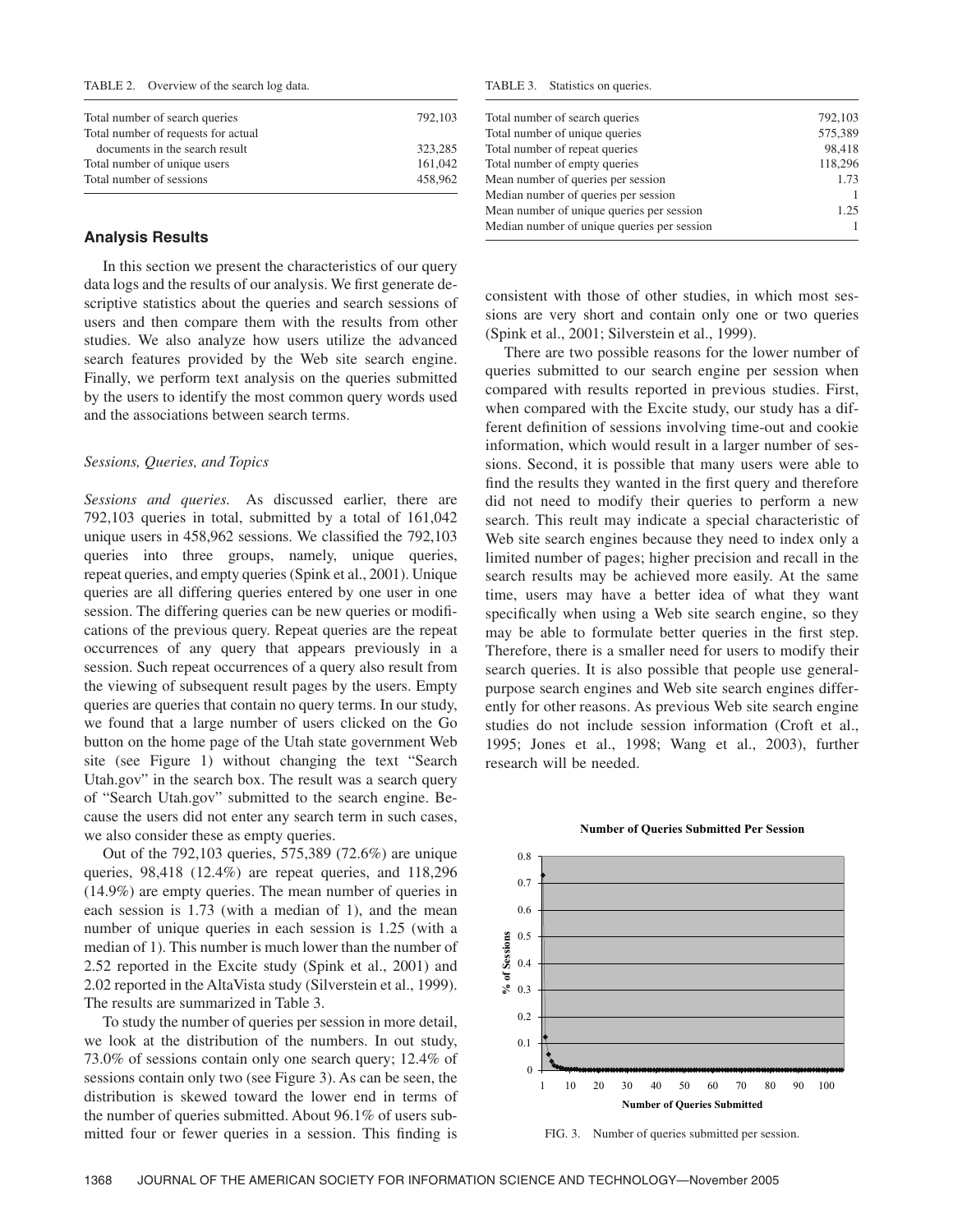|  |  |  |  |  | TABLE 4. Comparison of top 25 queries with AltaVista and Knoxville. |
|--|--|--|--|--|---------------------------------------------------------------------|
|--|--|--|--|--|---------------------------------------------------------------------|

|      | This study         |           | AltaVista study   |           | Knoxville study  |           |
|------|--------------------|-----------|-------------------|-----------|------------------|-----------|
| Rank | Query              | Frequency | Query             | Frequency | Query            | Frequency |
| 1    | dmy                | 3,794     | sex               | 1,551,477 | career services  | 9,587     |
| 2    | tax forms          | 2,532     | applet            | 1,169,031 | grades           | 5,727     |
| 3    | sex offenders      | 2,173     | porno             | 712,790   | tuition          | 4,837     |
| 4    | forms              | 2,036     | mp3               | 613,902   | housing          | 4,203     |
| 5    | jobs               | 1,587     | chat              | 406.014   | timetable        | 4,097     |
| 6    | divorce            | 1,400     | warez             | 398,953   | bookstore        | 3,453     |
| 7    | unemployment       | 1,359     | yahoo             | 377,025   | Rocky Top        | 2,582     |
| 8    | employment         | 1,257     | playboy           | 356,556   | transcripts      | 2,340     |
| 9    | notary             | 1,061     | <b>XXX</b>        | 324,923   | Daily Beacon     | 2,312     |
| 10   | secretary of state | 1,053     | hotmail           | 321,267   | employment       | 2,156     |
| 11   | sales tax          | 941       | $[non-ASCII]$     | 263,760   | cheerleading     | 1,985     |
| 12   | map                | 921       | pamela anderson   | 256,559   | band             | 1,914     |
| 13   | sex offender       | 890       | p**** [vulgarity] | 234,037   | registration     | 1,683     |
| 14   | dopl               | 884       | sexo              | 226,705   | scholarships     | 1,537     |
| 15   | ors                | 879       | porn              | 212,161   | jobs             | 1,488     |
| 16   | maps               | 849       | nude              | 190,641   | football tickets | 1,465     |
| 17   | real estate        | 798       | lolita            | 179,629   | career           | 1,407     |
| 18   | taxes              | 763       | games             | 166,781   | marching band    | 1,397     |
| 19   | tax                | 748       | spice girls       | 162,272   | cheerleaders     | 1,377     |
| 20   | birth certificates | 741       | beastiality       | 152,143   | resume           | 1,375     |
| 21   | birth certificate  | 729       | animal sex        | 150,786   | financial aid    | 1,331     |
| 22   | drivers license    | 717       | <b>SEX</b>        | 150,699   | webmail          | 1,317     |
| 23   | medicaid           | 714       | gay               | 142,761   | tickets          | 1,225     |
| 24   | child support      | 699       | titanic           | 140,963   | transcript       | 1,211     |
| 25   | "dmy"              | 656       | <b>Bestiality</b> | 136,578   | catalog          | 1,187     |

*Search Queries and Search Topics.* To investigate the search topics of the users, we identified the top 25 queries submitted to the Utah search engine and compared them with that of the AltaVista study (Silverstein et al., 1999) and the Knoxville study (Wang et al., 2003), which analyzed the user queries submitted to the search engine of the University of Tennessee, Knoxville. The data are shown in Table 4.

The top three topics identified in our study are "dmv," "tax forms," and "sex offenders." From the table, it can be seen that the top queries are quite different across the three search engines. The top AltaVista queries are mostly related to sexual information, software, music, and entertainment, and the queries submitted to the Knoxville search engine are mostly related to academic matters. The top queries in our study, however, are government-related. In other words, search queries submitted to the Web site search engines are generally relevant to the corresponding domain. The results suggested that general-purpose search engines and Web site search engines have to be designed differently according to users' different information needs and query characteristics.

*Seasonal effect of search topics.* In their longitudinal analysis of a Web query log that covered a period of 4 years, Wang and coworkers (2003) showed that a seasonal effect exists in an academic Web site search engine. They found that the query "career services" occurred mostly in February, March, September, and October, and the query "football

tickets" appeared mostly in August and September. This interesting finding had not been identified in previous generalpurpose search engine research, in which the data were often limited to a short period (e.g., 43 days in the AltaVista study and 1 day in the Excite study). The data in our study covered a period of about 5.5 months (168 days). Though the data did not cover a whole calendar year, it is also interesting to see whether any particular seasonal patterns exist in our data. To this end, we took the top three queries, namely, "dmv," "tax forms," and "sex offenders," and analyzed their daily search frequencies. The results are plotted in Figure 4.

No apparent seasonal patterns were found for the queries "dmv" and "sex offenders" (see Figures 4a and 4c). However, it is interesting to note that there are slightly more requests for "sex offenders" in March. This increase is probably not related to seasonal effect; as we suggested, it may be caused by the fact that the U.S. Supreme Court ruled on March 5, 2003, that it is legal for state governments to put pictures of convicted sex offenders on the Internet (CBS News, 2003). This news was widely covered in the media, and that coverage may have drawn the public to look for the sex offender listing in the Utah state site and for other relevant information on the Web site.

On the other hand, it can be easily seen that the "tax forms" query demonstrated a very strong seasonal effect in our data (see Figure 4b). The number of search queries for "tax forms" had been steady since the beginning of March (or possibly earlier but we do not have the data to verify). The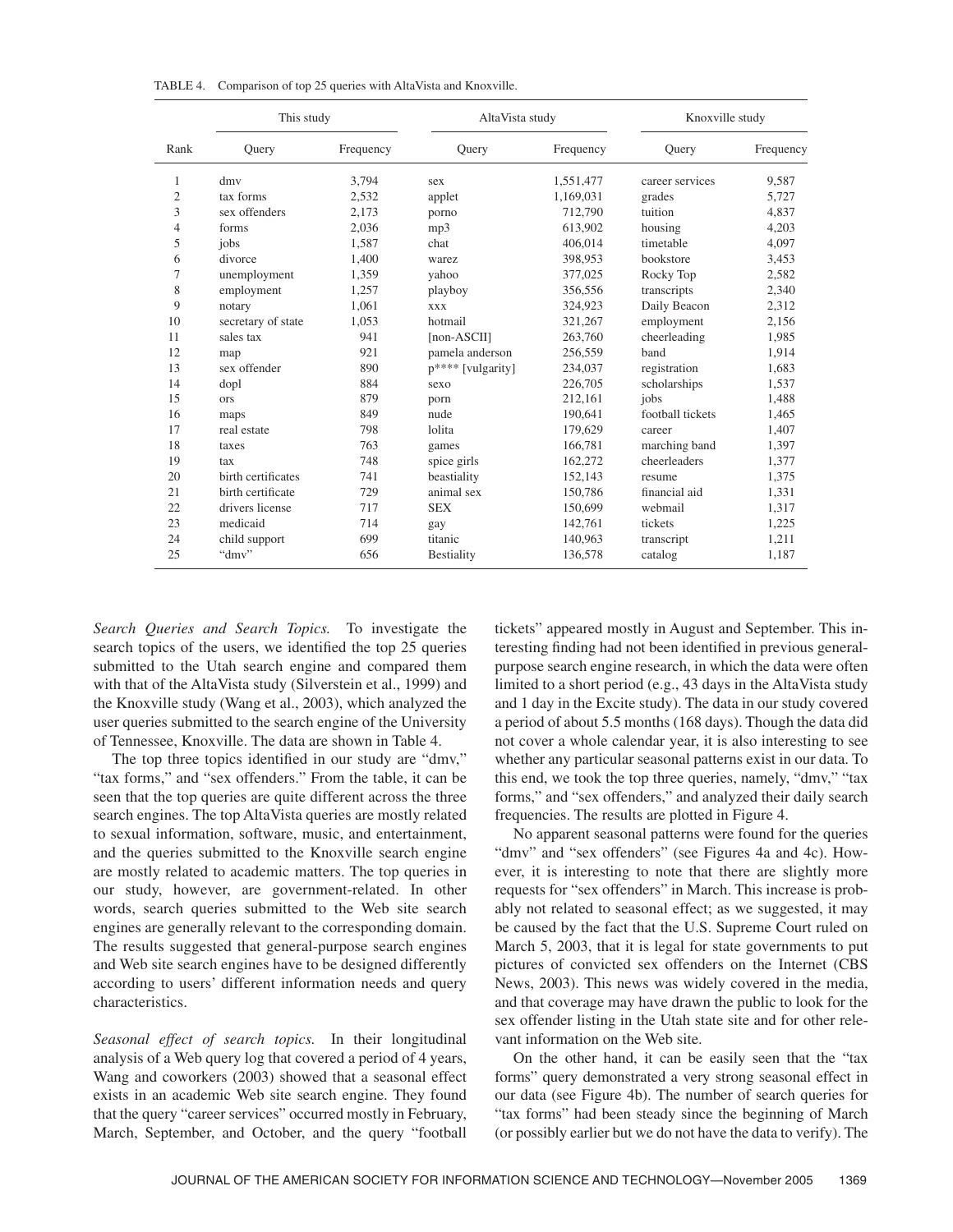

FIG. 4. Analysis of daily frequencies of the top queries: (a) "dmv," (b) "tax forms," (c) "sex offenders."

number of requests peaked on April 15, the deadline for filing individual tax returns in the United States, with 364 requests on a single day. The number dropped dramatically after the deadline had passed, with an average of fewer than 10 requests per day. This finding corroborates the seasonal effect identified by Wang and associates (2003) discussed earlier.

To analyze further the seasonal effect of tax-related queries, we analyzed the daily requests for a broader set of tax-related queries, including all queries that contain the terms "tax," "irs," or "internal revenue." The result is shown in Figure 5. It can be seen that the pattern is similar to that in Figure 4b, in which the number reached the peak on April 15 and decreased quickly afterward.

# *Search Terms*

*Search terms in queries.* Similarly to other Web search studies, we analyze the search terms in each query submitted to the Web site search engine. Analysis of the search terms can reveal how users formulate their search queries and what



FIG. 5. Analysis of daily frequencies of the tax-related queries.

the search topics are. The basic statistics are shown in Table 5. In total, there are 1,518,984 terms in the queries. Out of these terms, 67,958 are unique terms. The longest query consists of 40 terms. The mean number of terms in a query is 2.25, with a median of 2. This finding is consistent with the result in the AltaVista study and the Excite study, which found the mean number of terms in a query to be 2.35 and 2.21, respectively. The finding reiterates that Web queries are much shorter than those of traditional information retrieval systems. The distribution of the number of terms per query is shown in Figure 6. Some 30.7% of queries contain only a single term, 37.0% contain two, and 19.2% contain three. About 97.6% of queries contain five or fewer terms. The results show that Web users are likely to use short queries, whether they are using general-purpose search engines or Web site search engines.

*Search term distribution.* Several previous studies on Web search analysis have suggested that the distribution of terms used in Web search engines largely follows the Zipf distribution (Jansen et al., 2000; Spink et al., 2001). In a Zipf distribution, the quantity of interest is inversely proportional to its rank, and the Zipf distribution represents the distribution of terms in long English texts. To see whether the same pattern is observed in our data, a double-log rank-frequency chart, as shown in Figure 7, was used. The plot should be close to a straight line for a Zipf distribution.

It can be seen that the plot follows the Zipf distribution, with some discrepancies for the high- and low-ranking

| Total number of terms                                 | 1,518,984      |
|-------------------------------------------------------|----------------|
| Total number of unique terms                          | 67,958         |
| Mean number of terms per query                        | 2.25           |
| Median number of terms per query                      | $\overline{2}$ |
| Largest number of terms per query                     | 40             |
| Percentage of nonempty queries with one term          | 30.7%          |
| Percentage of nonempty queries with two terms         | 37.0%          |
| Percentage of nonempty queries with three terms       | 19.2%          |
| Percentage of nonempty queries with four terms        | 7.6%           |
| Percentage of nonempty queries with five terms        | 3.2%           |
| Percentage of nonempty queries with six or more terms | 2.4%           |
|                                                       |                |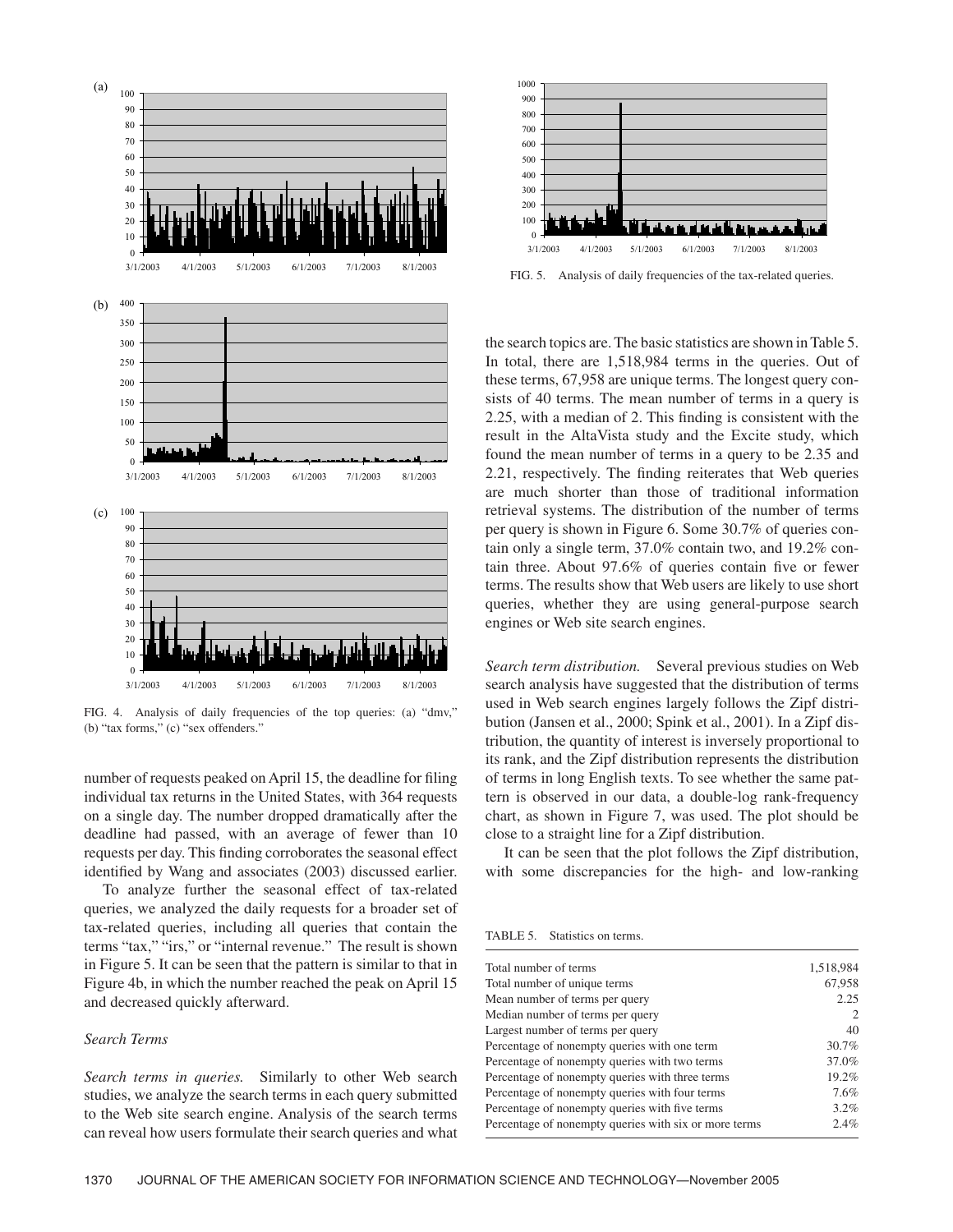

#### **Number of Terms Per Query**

FIG. 6. Number of terms per query.

**Rank-frequency Distribution of Terms**



FIG. 7. Double-log rank-frequency graph for search terms.

terms. The slope of our plot is  $-0.9533$ , which is close to the theoretical value of  $-1$  for a Zipf distribution. When compared with the distribution reported in the Excite study (Jansen et al., 2000; Spink et al., 2001), the distribution in the present study corresponds better to the Zipf distribution, especially for the lower end of the curve (terms with low frequency). Although a more sophisticated model may be needed, the preliminary finding suggests that there is a smaller percentage of infrequently used terms in Web site search engines than in general-purpose search engines. One possible explanation is that although the users of both types of search engines use a diverse set of terms, Web site search engines are restricted to particular domains and the proportion of unique or low-frequency terms is therefore also restricted.

*Search terms and search topics.* To study the search topics of the users further, we identified the top 50 terms in the queries in our study and compared with those of the Excite study (Spink et al., 2001) and the top 20 terms reported in the Knoxville study (Wang et al., 2003). The results are shown in Table 6. The general pattern is similar to that of the query analysis presented in Table 4. First, the terms used in Web

|  |  |  | TABLE 6. Comparison of top 50 query terms with Excite and Knoxville. |
|--|--|--|----------------------------------------------------------------------|
|--|--|--|----------------------------------------------------------------------|

|                | This study              |                |               | Excite study   | Knoxville study |  |
|----------------|-------------------------|----------------|---------------|----------------|-----------------|--|
| Rank           | Term                    | Frequency      | Term          | Frequency      | Term            |  |
| 1              | utah                    | 40,425         | and           | 21,385         | of              |  |
| $\overline{c}$ | of                      | 40,072         | of            | 12,731         | services        |  |
| 3              | and                     | 29,208         | sex           | 10,757         | career          |  |
| 4              | tax                     | 28,457         | free          | 9,710          | student         |  |
| 5              | state                   | 25,681         | the           | 8,013          | and             |  |
| 6              | license                 | 15,099         | nude          | 7,047          | grades          |  |
| 7              | county                  | 12,115         | pictures      | 5,939          | school          |  |
| 8              | forms                   | 12,049         | in            | 5,196          | tuition         |  |
| 9              | department              | 9,647          | university    | 4,383          | housing         |  |
| 10             | lake                    | 9,398          | pics          | 3,815          | football        |  |
| 11             | business                | 8,866          | chat          | 3,515          | timetable       |  |
| 12             | for                     | 8,816          | for           | 3,431          | schedule        |  |
| 13             | search                  | 8,612          | adult         | 3,385          | center          |  |
| 14             | sex                     | 7,626          | women         | 3,211          | office          |  |
| 15             | form                    | 7,560          | new           | 3,109          | band            |  |
| 16             | in                      | 7,298          | <b>XXX</b>    | 3,010          | for             |  |
| 17             | city                    | 6,727          | girls         | 2,732          | department      |  |
| 18             | salt                    | 6,649          | music         | 2,490          | UT              |  |
| 19             | services                | 6,383          | porn          | 2,400          | Tennessee       |  |
| 20             | laws                    | 6,188          | to            | 2,265          | graduate        |  |
| 21             | registration            | 6,016          | gay           | 2,187          |                 |  |
| 22             | child                   | 5,929          | school        | 2,176          |                 |  |
| 23             | dmv                     | 5,825          | home          | 2,150          |                 |  |
| 24             | code                    | 5,661          | college       | 1,043          |                 |  |
| 25             | insurance               | 5,545          | state         | 2,010          |                 |  |
| 26             | sales                   | 5,545          | naked         | 1,968          |                 |  |
| 27             | health                  | 5,439          | american      | 1,961          |                 |  |
| 28             | public                  | 5,289          | stories       | 1,958          |                 |  |
| 29             | the                     | 5,049          | software      | 1,908          |                 |  |
| 30             | vehicle                 | 5,036          | games         | 1,904          |                 |  |
| 31             | division                | 4,974          | diana         | 1,885          |                 |  |
| 32             | jobs                    | 4,840          | $p***$        | 1,876          |                 |  |
| 33             | records                 | 4,752          | black         | 1,823          |                 |  |
| 34             | water                   | 4,730          | on            | 1,813          |                 |  |
| 35             | income                  | 4,706          | photos        | 1,799          |                 |  |
| 36             | offenders               | 4,659          | jobs          | 1,735          |                 |  |
| 37             |                         | 4,648          | world         |                |                 |  |
|                | a                       |                |               | 1,734          |                 |  |
| 38<br>39       | map                     | 4,373<br>4,348 | a<br>magazine | 1,711<br>1,690 |                 |  |
| 40             | property<br>application | 4,238          |               | 1,690          |                 |  |
| 41             |                         | 4,213          | nudes         |                |                 |  |
| 42             | unemployment<br>office  |                | news          | 1,687          |                 |  |
| 43             | motor                   | 4,020<br>4,012 | football      | 1,627          |                 |  |
| 44             |                         |                | page          | 1,591          |                 |  |
|                | commission              | 3,931          | computer      | 1,533          |                 |  |
| 45             | notary                  | 3,929          | princess      | 1,461          |                 |  |
| 46             | court                   | 3,873          | airlines      | 1,409          |                 |  |
| 47             | to                      | 3,872          | download      | 1,381          |                 |  |
| 48             | employment              | 3,835          | real          | 1,381          |                 |  |
| 49             | divorce                 | 3,747          | education     | 1,376          |                 |  |
| 50             | marriage                | 3,678          | art           | 1,374          |                 |  |

site search engines are very different from those used in general-purpose search engines. Although some functional words are common across all three studies (such as "and," "of," and "for"), the semantic words are very different. The top Excite terms are mostly related to sexual information; the query terms submitted to the Web site search engines are mostly relevant to the corresponding domain (e.g., "utah," "tax," and "state" for the Utah state government Web site and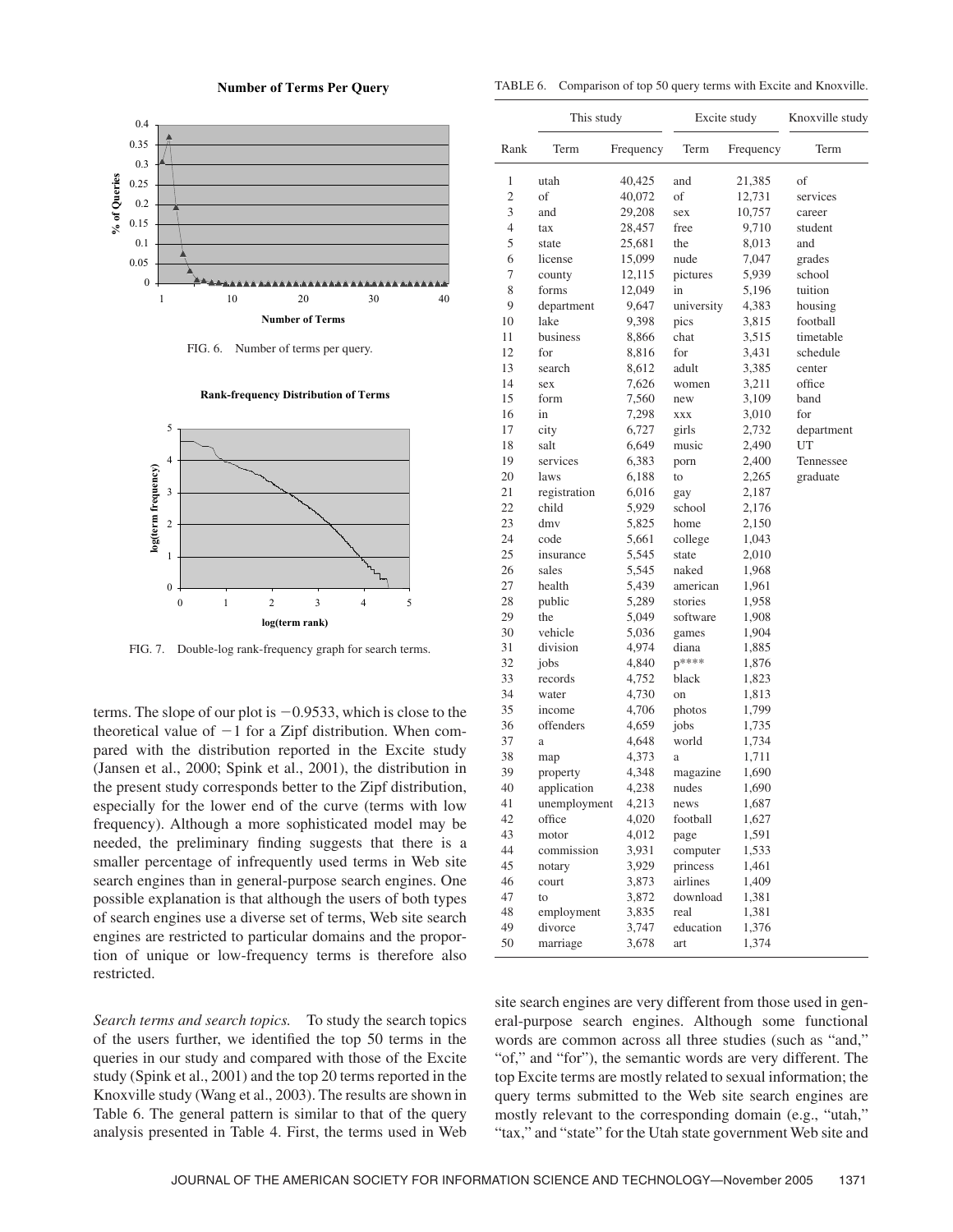"career," "student," and "grades" in the academic domain). Other popular search terms identified in our study include "license," "country," "forms," "department," and "laws" (see Table 6). Again, the results suggested that users have different information needs when using general-purpose search engines and Web site search engines. It is also interesting to note that the term "sex" also ranks 14th in our study. After looking into the queries containing the term, we found that most of these queries were submitted to search for information concerning the list of sex offenders in the state of Utah. By contrast, in the Excite data a large percentage of queries are related to sex and pornography (Spink et al., 2002; Spink et al., 2004).

When analyzing the functional words, we found that both "and" and "of" appear in the top five in all three studies; "and" is frequently used because it can be used as a Boolean operator as well as a term on its own. On the other hand, it is interesting to note that although the word "of" is ignored by many search engines unless clearly specified by the user (e.g., Google), it is still frequently used by Web searchers. As pointed out by Wang and colleagues (2003), generalpurpose search engines such as Excite appear to have more functional words in the top terms, and Web site search engines have more semantic terms. As can be seen from Table 6, Excite has 6 functional words in the top 20 ("and," "of," "the," "in," "for," "to"), but the Knoxville data has only 3 ("of," "and," "for"), and this study only has 4 ("of," "and," "for," "in"). One possible reason is that the search queries in general-purpose search engines are more diverse, such that fewer semantic words appear frequently enough to appear in the top 20 list. However, for Web site search engines, the search queries in limited domains include more semantic words on the same topics that are more frequently used and thus have a higher rank.

To analyze further the topics submitted to the Utah state government Web site search engine, we also studied which terms were used more frequently together.Terms used together are often more informative in identifying which topics are frequently searched by users. The top 50 term pairs are shown in Table 7. Many frequently searched topics can be identified from the data, e.g., "tax forms," "sales tax," "state tax," "sex offenders," "business license," and "birth certificate."

As can be seen from Table 7, many of term pairs appear to be part of a group of three or more terms that appear frequently together. For example, the pairs "state-utah" and "of-utah" are likely to be part of the phrase "state of utah," and the pairs "department-of," "division-of," "motorvehicle," "motor-vehicles," and "of-vehicles" are possibly part of the phrase "department of motor vehicles" and its variations. In order to identify these topics, we analyzed our data again and identified the groups of three and four terms that appear most frequently in the queries. The most frequent term groups with three terms are listed in Table 8 and those with four terms are listed in Table 9.

In Table 8, search topics such as "Salt Lake City," "Utah State Tax," "State of Utah," and "Secretary of State" can be easily identified. The table also reveals that some term

TABLE 7. Top 50 term pairs.

| Rank           | Term pair   |             | Frequency |
|----------------|-------------|-------------|-----------|
| 1              | department  | of          | 7,622     |
| $\overline{2}$ | state       | utah        | 6,997     |
| 3              | οf          | utah        | 6,988     |
| $\overline{4}$ | lake        | salt        | 6,335     |
| 5              | tax         | forms       | 5,469     |
| 6              | οf          | state       | 4,471     |
| $\overline{7}$ | sales       | tax         | 4,372     |
| 8              | state       | tax         | 4,333     |
| 9              | offenders   | sex         | 4,145     |
| 10             | division    | of          | 3,734     |
| 11             | in          | utah        | 3,658     |
| 12             | income      | tax         | 3,596     |
| 13             | estate      | real        | 3,463     |
| 14             | tax         | utah        | 2,908     |
| 15             | code        | utah        | 2,667     |
| 16             | city        | lake        | 2,587     |
| 17             | city        | salt        | 2,549     |
| 18             | offender    | sex         | 2,401     |
| 19             | of          | services    | 2,313     |
| 20             | drivers     | license     | 2,194     |
| 21             | and         | of          | 2,156     |
| 22             | commission  | tax         | 2,057     |
| 23             | of          | office      | 2,006     |
| 24             | child       | support     | 1,921     |
| 25             | οf          | the         | 1,812     |
| 26             | county      | lake        | 1,791     |
| 27             | county      | utah        | 1,772     |
| 28             | form        | tax         | 1,772     |
| 29             | county      | salt        | 1,762     |
| 30             | notary      | public      | 1,683     |
| 31             | commerce    | of          | 1,680     |
| 32             | of          | secretary   | 1,647     |
| 33             | secretary   | state       | 1,641     |
| 34             | motor       | vehicles    | 1,640     |
| 35             | and         | utah        | 1,633     |
| 36             | motor       | vehicle     | 1,630     |
| 37             | return      | tax         | 1,501     |
| 38             | motor       | of          | 1,495     |
| 39             | recovery    | services    | 1,462     |
| 40             | articles    | of          | 1,368     |
| 41             | business    | license     | 1,326     |
| 42             | park        | state       | 1,302     |
| 43             | parks       | state       | 1,299     |
| 44             | birth       | certificate | 1,293     |
| 45             | security    | social      | 1,284     |
| 46             | application | for         | 1,274     |
| 47             | department  | utah        | 1,234     |
| 48             | board       | of          | 1,227     |
| 49             | of          | vehicles    | 1,225     |
| 50             | child       | care        | 1,203     |

groups still appear to be part of an even longer phrase, e.g., "motor-of-vehicles," "department-of-motors," etc. In Table 9, we identified the top three four-term groups that co-occurred most frequently in the queries. One can easily see that these represent three search topics frequently requested by users, namely, "Office of Recovery Services," "Department of Motor Vehicles," and "Utah State Tax Commission." The results show that such information is frequently requested by users and suggests that Web site designers should allow users to access it more easily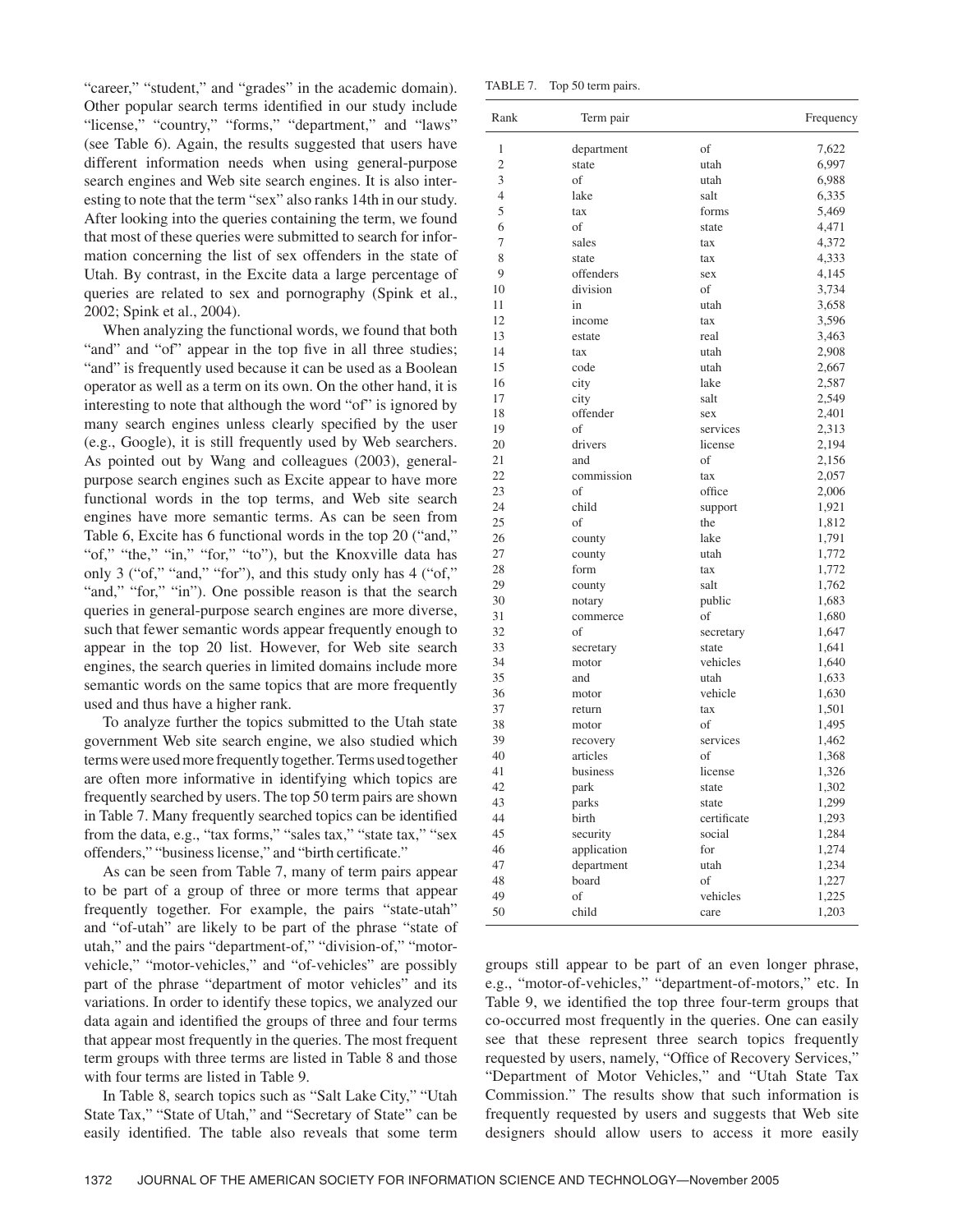| TABLE 8. | Top term groups with three terms. |  |  |  |  |
|----------|-----------------------------------|--|--|--|--|
|----------|-----------------------------------|--|--|--|--|

| Rank           |            | Term groups |            | Frequency |
|----------------|------------|-------------|------------|-----------|
| 1              | salt       | lake        | city       | 2,524     |
| 2              | salt       | lake        | county     | 1,749     |
| 3              | utah       | state       | tax        | 1,613     |
| $\overline{4}$ | state      | of          | utah       | 1,611     |
| 5              | secretary  | of          | state      | 1,610     |
| 6              | motor      | of          | vehicles   | 1,168     |
| 7              | department | of          | utah       | 1,082     |
| 8              | of         | office      | recovery   | 1,039     |
| 9              | bill       | of          | sale       | 1,005     |
| 10             | state      | tax         | commission | 1,000     |
| 11             | department | of          | motor      | 989       |
| 12             | department | of          | commerce   | 980       |
| 13             | $\sigma$ f | office      | services   | 944       |
| 14             | of         | recovery    | services   | 922       |
| 15             | office     | recovery    | services   | 917       |
| 16             | department | of          | services   | 870       |
| 17             | department | motor       | vehicles   | 822       |
| 18             | department | of          | vehicles   | 812       |
| 19             | utah       | tax         | commission | 811       |
| 20             | state      | tax         | forms      | 774       |
| 21             | income     | tax         | forms      | 769       |
| 22             | state      | income      | tax        | 755       |
| 23             | utah       | state       | commission | 734       |

TABLE 9. Top term groups with four terms.

| Rank |            | Term group |          |            | Frequency |
|------|------------|------------|----------|------------|-----------|
|      | office     | of         | recovery | services   | 894       |
| 2    | department | of         | motor    | vehicles   | 805       |
| 3    | utah       | state      | tax      | commission | 702       |

(e.g., through links from the main page of the Utah state government Web site).

#### *Result Pages and Actual Documents Viewed*

*Search result pages.* During a search session with the Utah state government Web site, a user first submits the query to the search engine and the first result page listing the top 25 search results will be shown. If there are more than 25 hits for the search, the user can request subsequent result pages (sometimes known as *result screens*). As mentioned earlier, these are often counted as repeat queries in Web search studies. On average, each user views 1.47 pages in the search results in our study (see Table 10).

This result is comparable to the one reported in the AltaVista study, in which the average number of result pages viewed in a session was 1.39. The Excite study also found that 28.6% of users examined only the first page of the search results. Although the Utah search engine provides 25 search results in the first page, we do not see a big difference in the number of result pages viewed per user. In general, all results suggested that most Web users browse only a small number of result pages.

#### TABLE 10. Result pages and actual documents viewed.

| Number of result pages (25 items each) viewed per session                | 1.47    |
|--------------------------------------------------------------------------|---------|
| Number of actual documents in the result list viewed per session         | 0.70    |
| Percentage of sessions viewing zero document in the search results 59.4% |         |
| Percentage of sessions viewing one document in the search results 28.3%  |         |
| Percentage of sessions viewing two documents in the search results 6.9%  |         |
| Percentage of sessions viewing three or more documents in the            |         |
| search results                                                           | $5.4\%$ |

*Actual documents viewed.* When browsing through the result pages, if the user sees an item in the search result of interest, he or she can click on the link and view the actual content of the searched document. The Utah state government Web site site search engine has been designed in such a way that when such an action is performed, it is logged in the transaction. In total, there are 323,285 records of such requests. On average, only 0.70 document is viewed in each session, with a median of 0. Only 0.56 document is viewed for each unique query, and 0.48 was viewed for each result page viewed by the user. In 59.4% of sessions, no single document was viewed by the user; in 28.3% of sessions, only one document was viewed. The distribution is shown in Figure 8. As can be seen, once again the distribution is highly skewed toward the lower end, suggesting that most users viewed only a very small number of result pages during a search session.

The result is quite surprising, even though it is consistent with the findings of Jones and colleagues (1998), which suggested that users did not view the actual document content in 64% of the queries submitted to their Web-based digital library. We are not able to compare our findings with those of other large-scale Web search projects such as the AltaVista and the Excite studies because such data were not collected or analyzed in those studies. Were most users able to find the document they wanted on the basis of the title and snippet displayed in the result pages? Or were the results so bad that the users did not bother to click on them and look at the content? Did they give up and leave the site, or did they try to

**Number of Documents Viewed Per Session**



FIG. 8. Number of documents viewed per session.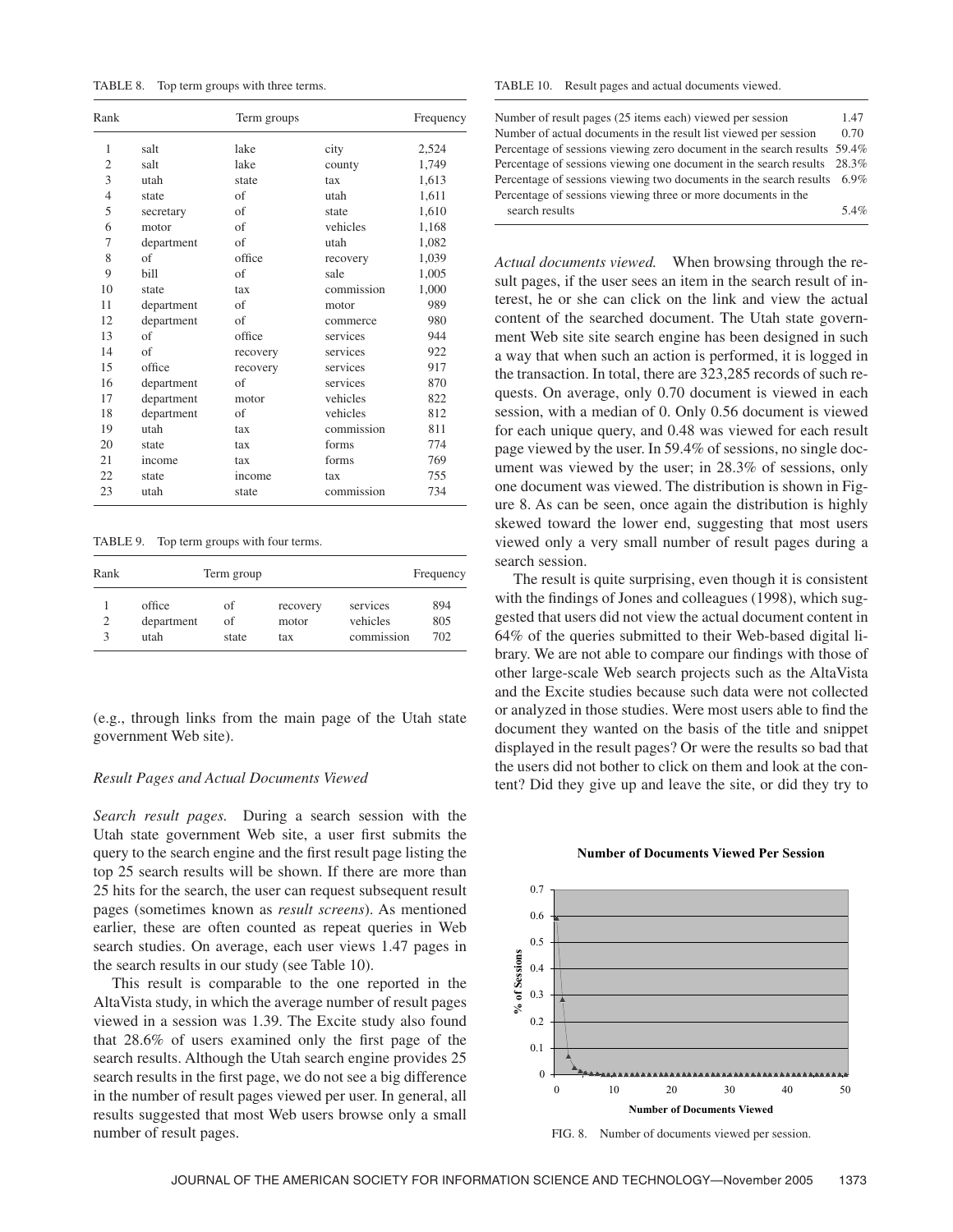locate the relevant document themselves by browsing? These questions indicate an interesting research topic for future study.

#### *Advanced Search Features and Default Settings*

As suggested by previous Web search studies, it is interesting to study how advanced search features such as Boolean operators are used when users formulate Web queries. The Utah state government Web site search engine provides two different types of advanced search features. In the first type, the user can choose among four options when performing a search: "Exact phrase," "Free-text query," "All of these words," and "Advanced query." The "Exact phrase" search is the default option, which adds a pair of quotation marks to the search query. The "Free-text query" allows users to search for documents containing any terms in the query submitted (a Boolean "OR" search). If the user chooses "All of these words," the engine searches for documents containing all of the terms in the query submitted, but not necessarily appearing as a phrase (a Boolean "AND" search). The "Advanced query" allows users freely to specify AND, OR, NOT, quotation marks, and other operators in their search queries.

To use the second type of advanced search feature, the users need to click on the "Advanced Search" link on the main search page. A new search page is displayed with a more complex search form. Using this form, the users can perform searches on different fields of documents (e.g., title, body, URL, author). The users can also specify a range of dates when the document was last updated, choose the number of results to be shown in one result page, and select how the results should be ordered.

Our findings are summarized in Table 11, with data from the Excite study (Spink et al., 2001) listed for comparison. It can be seen that the Boolean operators AND, OR, and NOT were not used much; AND was used most frequently, appearing in 2.6% of queries. This finding is consistent with the results of the general-purpose Web search engine Excite (Jansen et al., 2000; Spink et al., 2001).

About 3.4% of queries utilized the advanced search features provided in the complex search form. It is surprising to

TABLE 11. Usage of operators and advanced search features.

|                        |                      | This study               |                      | Excite study             |  |  |
|------------------------|----------------------|--------------------------|----------------------|--------------------------|--|--|
| Feature                | Number<br>of queries | Percentage<br>of queries | Number<br>of queries | Percentage<br>of queries |  |  |
| <b>AND</b>             | 20,206               | 2.6%                     | 29.146               | 3%                       |  |  |
| OR.                    | 657                  | 0.08%                    | 1,149                | $1\%$                    |  |  |
| <b>NOT</b>             | 692                  | 0.09%                    | 307                  | 0.0003%                  |  |  |
| $+$ (plus)             | 154                  | 0.0002%                  | 44.320               | 5%                       |  |  |
| $-$ (minus)            | 364                  | 0.0005%                  | 21.951               | 2%                       |  |  |
| 66, 99                 | 230,094              | 29.0%                    | 52.354               | 5%                       |  |  |
| $\left( \right)$       | 811                  | 0.1%                     | (Not reported)       | (Not reported)           |  |  |
| <b>Advanced Search</b> | 26,744               | 3.4%                     | (Not reported)       | (Not reported)           |  |  |
| Any of the above       | 272,474              | 34.4%                    | (Not reported)       | (Not reported)           |  |  |

find that this percentage is larger than that of use of Boolean operators. It suggests that a notable percentage of users prefer to utilize advanced search functions, such as searching in different fields, in performing Web searches to satisfy their information needs. As other studies did not report data about this aspect, it would be interesting to study this issue further.

It is also interesting to note that although three of the operators listed in Table 11 (plus, minus, and parentheses) are not supported by the search engine, they are still used by some users. The most likely reason is that these operators are supported by several popular search engines such as AltaVista, Excite, and Google (though with different interpretations). It is possible that these users just assumed the Utah search engine would support these operators and thus utilized them in their search queries. A similar finding was also reported in the Excite study, in which some 6% of users used colons and periods, which are not supported by the Excite search engine.

A surprising result in the analysis is the use of quotation marks in the search queries. The data showed that 29.0% of queries used quotation marks. This result is very different from the results reported in the Excite study, in which only 5.1% of queries made use of quotation marks. We found that the most possible cause of the large discrepancy is the default settings of the Utah search engine. When a user performs a search without making any changes to the search options, the "Exact phrase" search option is used as default and a pair of quotation marks are added to the queries. As many users do not change the default settings in information retrieval systems (Jones et al., 1998), the quotation marks are used exceptionally frequently.

In total, 34.4% of queries utilized at least one of the search features. The number is much higher than the 20.4% reported in the AltaVista study, again because of the high usage of quotation marks in the search queries.

# **Discussions**

# *Key Findings*

In general, we found that Web users behave similarly when using a Web site search engine and a general-purpose search engines in terms of the average number of terms per query and the average number of result pages viewed per sessions. However, the users of the Web site search engine show a lower number of queries per session and a different set of terms and topics used in their queries. We suggested the possible reason for these two differences is that users of Web site search engines have more specific information needs than those of general-purpose search engines. We also found that the search terms in a Web site search engine follow the Zipf distribution more closely than those in a general-purpose search engines, indicating that there is a smaller number of "rare terms" that are only used once or twice in our query log.

In studying users' behavior and usage patterns, we found that on average less than one document was actually viewed among the search results presented to the users. Although the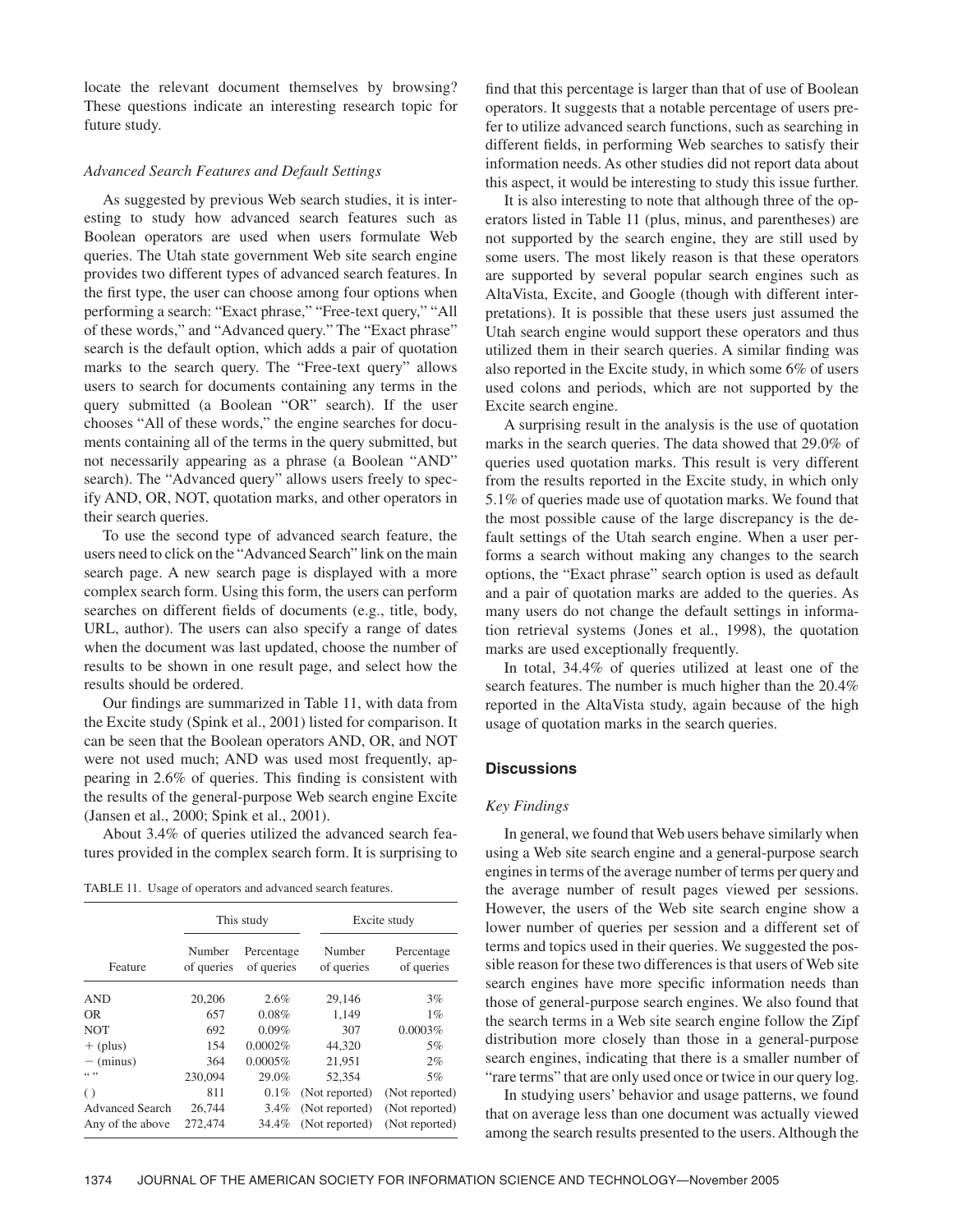result also has been reported in another Web site search engine study (Jones et al., 1998), it has not been tested in large-scale search log study on general-purpose search engines, and the numbers (in both the study of Jones and coworkers [1998] and the present study) are much less than those reported in a monitored Web search study (Spink, 2002). Do people search differently in a real-world setting compared with an experimental environment? Further research is needed to explain the discrepancy found in these studies.

#### *Implications for Web Site Designers*

The similarities and differences between general-purpose search engines and Web site search engines can have important implications for the design of these search engines. Specifically, it is important to customize and improve Web site search engines on the basis of transaction log analysis. For example, as the transaction log in this study has revealed that many users rely on the default settings of the search engine without modification, it is important for search engine developers to ensure that the default options, such as Boolean operators, phrase search option, and the number of search results per page, are the most suitable setting for most users.

It is also important to note that many users type their search queries in the query box without carefully looking at the original content in the box. As discussed earlier, we found that many search queries contain the phrase "Search Utah.gov," which is the default text in the search box that tells users that searches can be performed. Web site designers should implement the search box carefully (e.g., by using client-side script) in order to prevent users from sending this type of query to the search engine becasue their doing so would result in poor search results and higher Web server load.

We also showed that a large proportion of people are looking for information related to a small number of topics in Web site search engines, e.g., tax and Department of Motor Vehicles. Web site designers can learn more about users' most-wanted information resources by analyzing the search logs or the Web access logs of a Web site. Web site designers should make the links to these resources easily accessible by users, e.g., by placing them prominently in the first page of the Web site.

# **Conclusion and Future Directions**

In this article, we report our research on analyzing and mining the transaction log of a Web site search engine. The log data of the Web site search engine of the Utah state government was used as our test data. In our study of search terms and search topics, one limitation of analyzing term association on the basis of the word level is that we could not determine exactly how the words were used in the queries as phrases. Also, it is desirable to know the association between phrases rather than between terms (e.g., the association between the phrase "Department of Motor Vehicles" and other noun phrases). Future research can address this need by applying

noun phrase extraction techniques, such as the Arizona Noun Phraser (Tolle & Chen, 2000), to search log data.

As discussed earlier, our study also found that on average users viewed less than one document among the search results presented to them. This number is much smaller than the one reported in Spink (2002), in which the users performed searches in a monitored environment. Important potential research topics are why users view such a small number of documents in their Web searches and how their search behaviors differ in a real-life search task versus an experimental setup. It is also interesting to study how these statistics differ across the Web site search engines in different domains.

As many countries have launched projects on e-government (or digital government), more and more government agencies are putting their information on the Web. The findings reported in this study also have important implications for e-government research by showing how governments can provide the general public with better access to their Web-based information by designing better Web site search engines. The analysis of the search logs helps us better understand what users are looking for on government Web sites. Although most users search for general information such as tax forms or governmental departments, further analysis of government search logs would be needed to investigate how users search for sensitive security information on government Web sites.

#### **Acknowledgments**

We gratefully thank the Utah state government and its provider, Utah Interactive, for kindly providing us the data and information used in this study. We also thank the two anonymous reviewers for their insightful suggestions.

# **References**

- Armstrong, R., Freitag, D., Joachims, T., & Mitchell, T. (1995). Web-Watcher: A learning apprentice for the World Wide Web. In Proceedings of the AAAI Spring Symposium on Information Gathering from Heterogeneous, Distributed Environments. Menlo Park, CA: AAAI Press.
- Bates, M.J., Wilde, D.N., & Siegfried, S. (1993). An analysis of search terminology used by humanities scholars: The Getty Online Searching Project Report. Library Quarterly, 63(1), 1–39.
- Brin, S., & Page, L. (1998). The anatomy of a large-scale hypertextual Web search engine. In Proceedings of the Seventh WWW Conference. Retrieved August 24, 2000, from http://www7.scu.edu.au
- CBS News. (2003, March 5). Court allows states to throw the book. CBS News, March 5, 2003. Retrieved August 30, 2004, from http://www.cb snews.com/stories/2003/03/05/supremecourt/main542863.shtml
- Center for Digital Government. (2003). Utah State portal ranks no. 1. Retrieved August 30, 2004, from http://www.centerdigitalgov.com/ center/highlightstory.phtml?docid-69811
- Chakrabarti, S., van den Berg, M., & Dom, B. (1999). Focused crawling: A new approach to topic-specific Web resource discovery. In Proceedings of the Eighth International World Wide Web Conference. Retrieved August 30, 2004, from http://www8.org/w8-papers/5a-search-query/crawling/ index.html
- Chau, M., & Chen, H. (2003a). Comparison of three vertical search spiders. IEEE Computer, 36(5), 56–62.